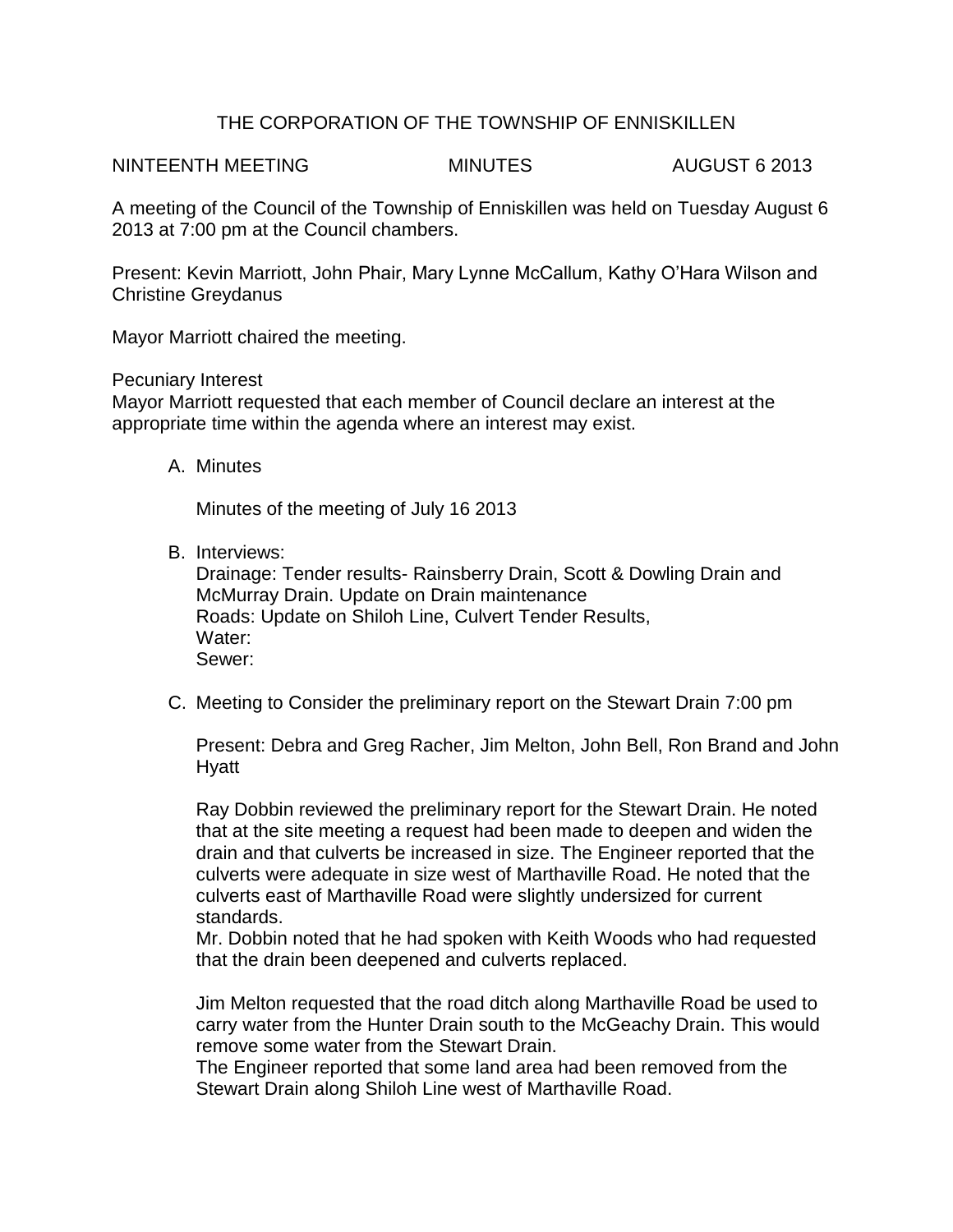#### NINTEENTH MEETING  $\overline{2}$  august 6 2013

The Engineer recommended that if there was no support for construction at the present time that the report should be completed to provide standards for the replacement of culverts on the drain.

Ron Brand noted that the drain was obstructed by brush and cat tails. He recommended that a tile be placed in the bottom of the drain to control vegetation growth.

Moved by Councillor O'Hara Wilson Seconded by Councillor Phair That the Engineer be directed to prepare a final report on the Stewart Drain under Section 78 of the Drainage Act to provide for maintenance provisions for the replacement of culverts on the drain. Carried.

D. Meeting to Consider the report on the Lammers Drain 7:15 pm

Present: John Lammers and Wayne McKay

The Engineer reported that a petition had been received from John Lammers to create a new municipal tile drain on his property. The Engineer reported that the tile drain would be extended over the property of Al Ferguson outletting into the property to the west.

A discussion took place in regards to the variation in assessments to Mr. Lammers and Ferguson.

The Engineer reported that Mr. Lammer's additional assessment was related to the added work to connect his field tile to the tile drain.

Mayor Marriott requested whether anyone present on the drain wish to add their name to the petition or remove their name. No changes were made to the petition.

Moved by Councillor McCallum Seconded by Councillor Greydanus That first and second reading be given to Bylaw 65 of 2013 a bylaw to adopt the Lammers Drain Report. Carried.

E. Meeting to Consider the preliminary report on the Rumbold Drain 7:30 pm

Present: Mr. and Mrs. Dennis Rumbold, Kristen Kelvin and Lonnie Mansfield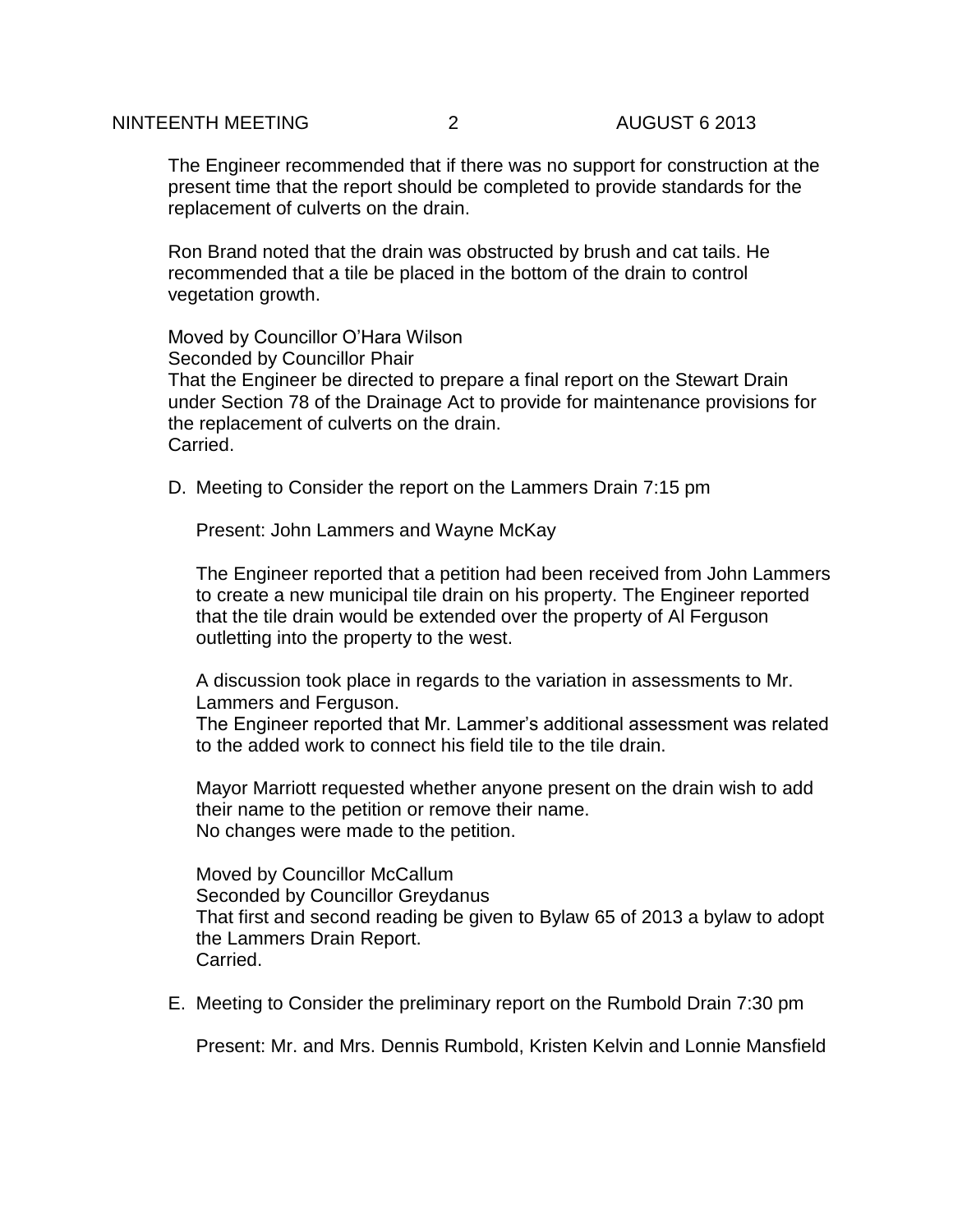The Engineer reported that the preliminary report was developed from a petition submitted by Mr. Rumbold.

The Engineer reported on four options to control the flow of water that currently crossed Mr. Rumbold and Mr. Redmond's properties.

The Road Superintendent supported the placement of a tile drain along the west side of the road.

It was noted that an amended schedule of assessment had not been distributed to all present.

Moved by Councillor Greydanus Seconded by Councillor O'Hara Wilson That the Rumbold Drain consideration be tabled to the meeting of August 27 2013 to permit circulation of the amended schedule of assessment. Carried.

Minutes of the meeting of July 16 2013

Moved by Councillor O'Hara Wilson Seconded by Councillor McCallum That the minutes of the meeting of July 16 2013 be adopted as circulated. **Carried** 

F. Interviews:

Drainage: Tender results- Rainsberry Drain, Scott & Dowling Drain and McMurray Drain.

Tender Results- Rainsberry Drain McKenzie Henderson \$16,837.00 AG Hayter Contracting \$20,340.00 J&L Henderson \$14,263.14

Scott Dowling Drain McKenzie & Henderson \$22,487.00 J & L Henderson \$14,583.01

McMurray Drain McKenzie & Henderson \$ 32,318.00 AG Hayter Contracting \$ 35,984.85 J & L Henderson \$15,788.86

Moved by Councillor McCallum Seconded by Councillor Greydanus That the low tenders from J & L Henderson be accepted for the three drains. Carried.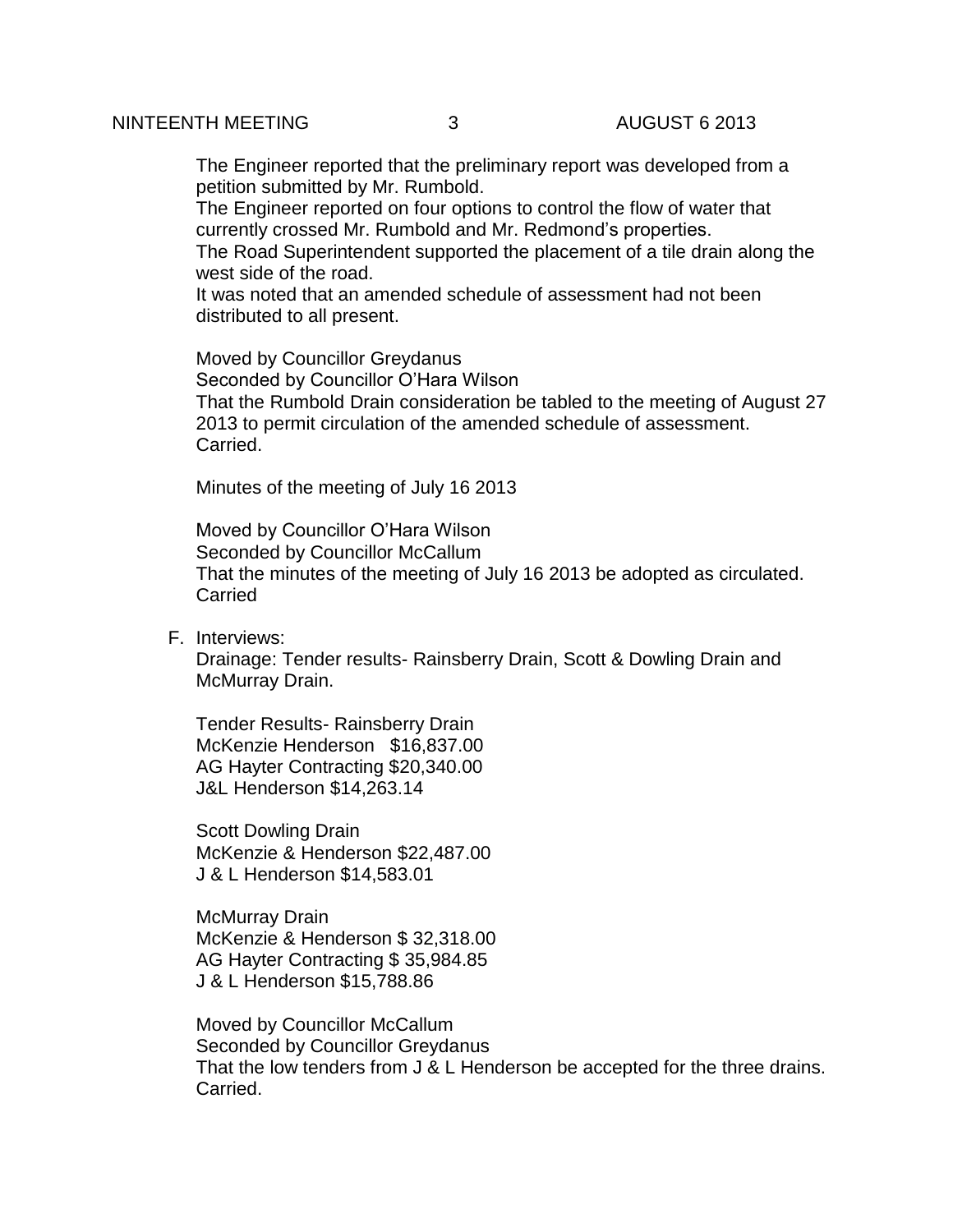#### NINTEENTH MEETING 4 AUGUST 6 2013

Update on Drain maintenance

Mr. Dobbin reported that Steve Vokes was working on the wicking of vegetation on municipal drains through the month of August and September.

Mr. Dobbin reported on the Heskott Mackesy Drain site meeting. He reported that there was a 2005 report on the drain that provided for culvert replacement. The only work that was discussed at the site meeting was the replacement of the culvert on the Keith Woods property.

Moved by Councillor O'Hara Wilson Seconded by Councillor Greydanus That the Mr. Dobbin proceed to replace the Woods culvert on the Hescott Mackesy Drain. Carried.

Mr. Dobbin reported on the Sarnia Enniskillen Town Line Drain. He noted that only Steve Vokes was present for the site meeting. He requested that a new tile drain be constructed to add to or replace the existing tile drain.

Moved by Councillor Greydanus Seconded by Councillor Phair That the Engineer be directed to proceed to a final report under Section 78 of the Drainage Act in regards to the Sarnia Enniskillen Town line Drain. Carried.

Drain maintenance requests were received for the Kelly Drain, Prince Street East Drain the 4<sup>th</sup> Concession Outlet Drain and Lewis McDougall Hyatt Branch Drain.

Moved by Councillor O'Hara Wilson Seconded by Councillor McCallum That the Drainage Superintendent proceed to undertake the brushing on the Kelly Drain in the Straatman property, tile cleaning on the Prince Street East Drain, culvert replacement at the Hungler property on the 4<sup>th</sup> Concession Outlet Drain and tile repair on the Lewis McDougall Hyatt Branch. Carried.

Roads: Update on Shiloh Line, Culvert Tender Results

The Road Superintendent provided a review of the culvert pricing received.

Rokeby Line at Wanstead Road AIL \$ 4,774.00 Canada Culvert \$ 4,112.00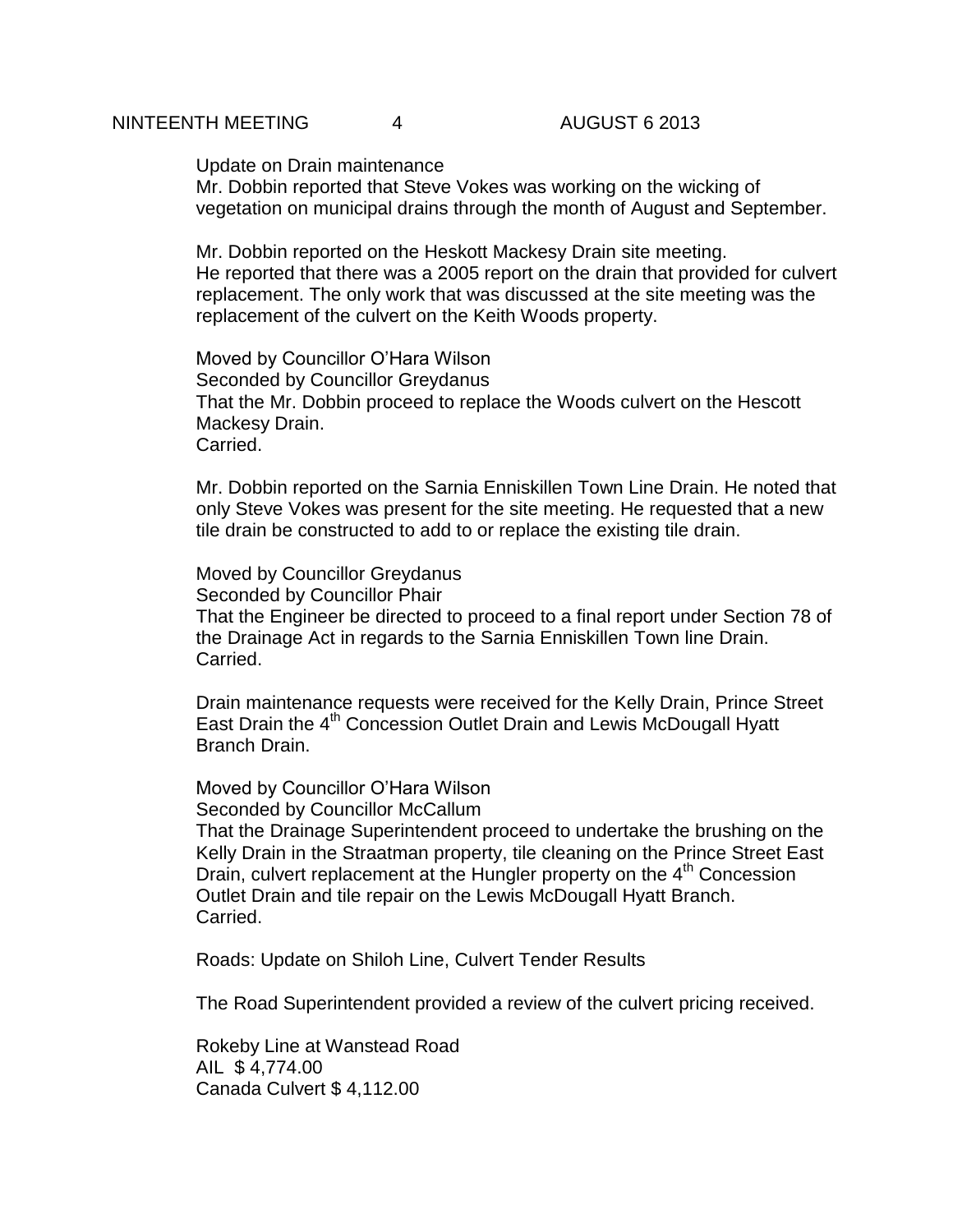Armtec \$ 4,039.42 Hubbell \$ 3,901.95

Shiloh Line at the Hescott Mackesy Drain

AIL \$ 5,436.00 Canada Culvert \$ 4,707.90 Armtec \$ 5,220.36 Hubbell \$ 4,459.05

Moved by Councillor McCallum Seconded by Councillor O'Hara Wilson That the ES Hubbell tender for a culvert on the Hescott Mackesy Drain be accepted. Carried.

Moved by Councillor Phair Seconded by Councillor Greydanus That the ES Hubbell tender for the road culvert on the  $8<sup>th</sup>$  Concession Drain at Wanstead Road be accepted. Carried.

The Road Superintendent provided pricing for culvert replacement on Black Creek at Fairweather Road.

Gary Piggott was present requesting that Council consider increasing the size of the culverts to reduce the flooding of the road in the future.

Moved by Councillor McCallum Seconded by Councillor Greydanus That the culvert replacement be tabled until the next meeting to provide an opportunity to review the implications of increasing the size of the culvert on the Black Creek crossing at Fairweather Road. Carried.

The Road Superintendent noted that half of the gravel had been applied to Shiloh Line.

A discussion took place in regards to the trade in of the JD tractor. Podolinksy Farm Equipment was requesting that additional funds be provided over the tac hour fee to obtain a new tractor. It was noted that over \$17,000 was being requested to address the changes in the emissions standards in the engine. A discussion took place in regards to the options available.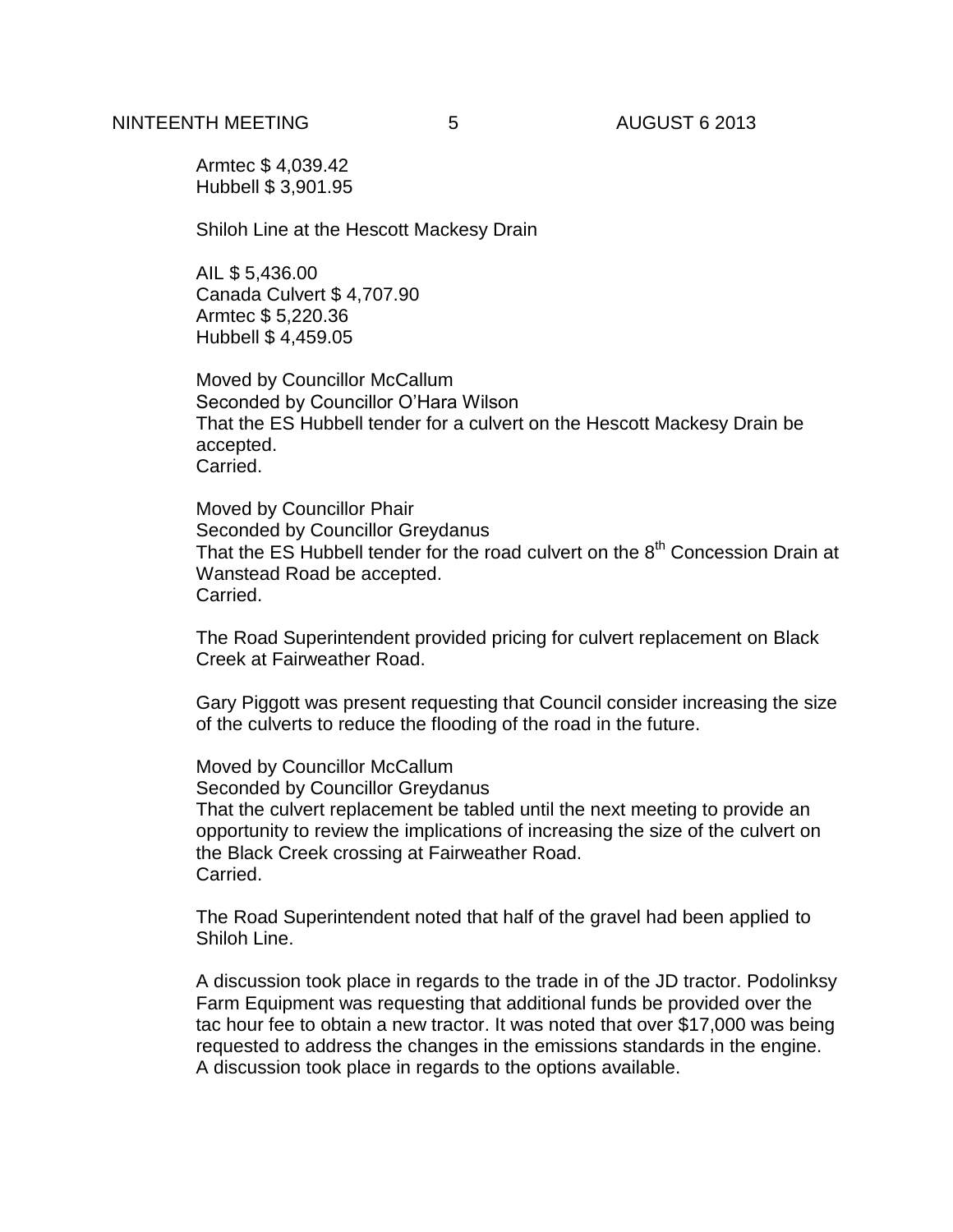Moved by Councillor Greydanus Seconded by Councillor Phair

That the Township of Enniskillen proceed to participate in the John Deere tractor replacement program with the additional charge from the changes in emission standards.

Carried.

The Road Superintendent noted that the brushing work on Crooked Road had not started.

G. Correspondence for information

- 1. Ministry of Natural Resources rabies control operations 2013
- 2. Federation of Canadian Municipalities communique July 17, 24, 25, 29-13
- 3. Ministry of Labour- unpaid internships
- 4. Marc-Andre Morin NDP- requesting support to amend the Vessel Operation Restriction Regulations
- 5. Ministry of Tourism, Culture and Sport –Cultural Development Fund
- 6. MPAC Update
- 7. Canadian Energy Pipeline Association pipeline safety
- 8. MPAC- Assessment of common lands within residential communities
- 9. County of Lambton
	- 1. Warden's Citizen of the month
- 10.St Clair Region Conservation Authority meeting highlights and minutes June 27 2013
- 11. Ministry of Finance OMPF 3<sup>rd</sup> Quarter payment
- 12.Oil Museum of Canada 2013 grant
- 13.Ministry of Consumer Services Oil City Cemetery

Moved by Councillor Greydanus Seconded by Councillor Phair That correspondence items 1-13 be received and filed. Carried.

- H. Correspondence requiring motions
	- 1. Region Halton- Enbridge Pipeline Inc.- Line 9 reversal

Moved by Councillor Greydanus Seconded by Councillor O'Hara Wilson That the resolution from the Region Halton concerning the installation of control valves on water crossings on the Line 9 reversal project be supported. Carried.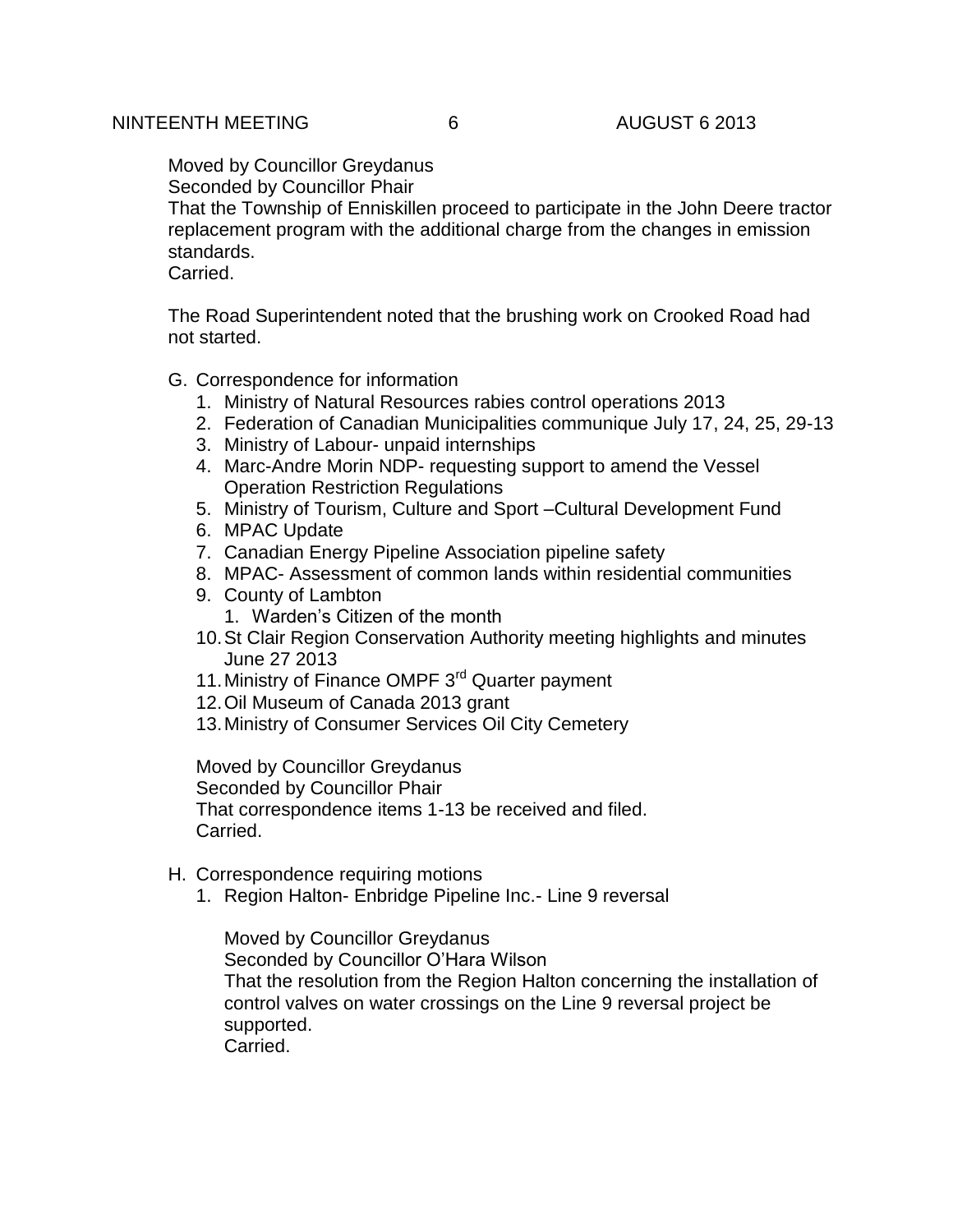## NINTEENTH MEETING  $\overline{7}$  august 6 2013

2. Application for reduction of Assessment 5028 Shiloh Line, From May 29- Dec 31-13 to RT 5,249 and FT 414,450

Moved by Councillor McCallum Seconded by Councillor Phair That the recommendation of the assessor be approved for 5028 Shiloh Line from May 29-Dec 31-13 to RT \$5,249 and \$FT 414,450 Carried.

3. C Nauta- Requalification of Municipal Building Officials

Moved by Councillor O'Hara Wilson Seconded by Councillor McCallum That the resolution concerning the testing for requalifcation of Municipal Building Officials be supported. Carried.

4. Invitation to Mayor to attend the Petrolia Enniskillen Fall Fair

Moved by Councillor Greydanus Seconded by Councillor O'Hara Wilson That Mayor Marriott be authorized to attend the Petrolia Enniskillen Fall Fair. Carried.

Moved by Councillor O'Hara Wilson Seconded by Councillor Phair That the tile loan application for Rob Rops for \$14,700 for Concession 13 Lot 3 be approved. Carried.

I. Accounts

Moved by Councillor Greydanus Seconded by Councillor O'Hara Wilson That the accounts be paid as circulated: 6147-6193: \$ 96,980.18 6194-6210: \$13,786.34 Carried.

- J. Bylaws
	- 1. Bylaw 64 of 2013 Oil City Cemetery amending bylaw
	- 2. Bylaw 63 of 2013 Confirmation Bylaw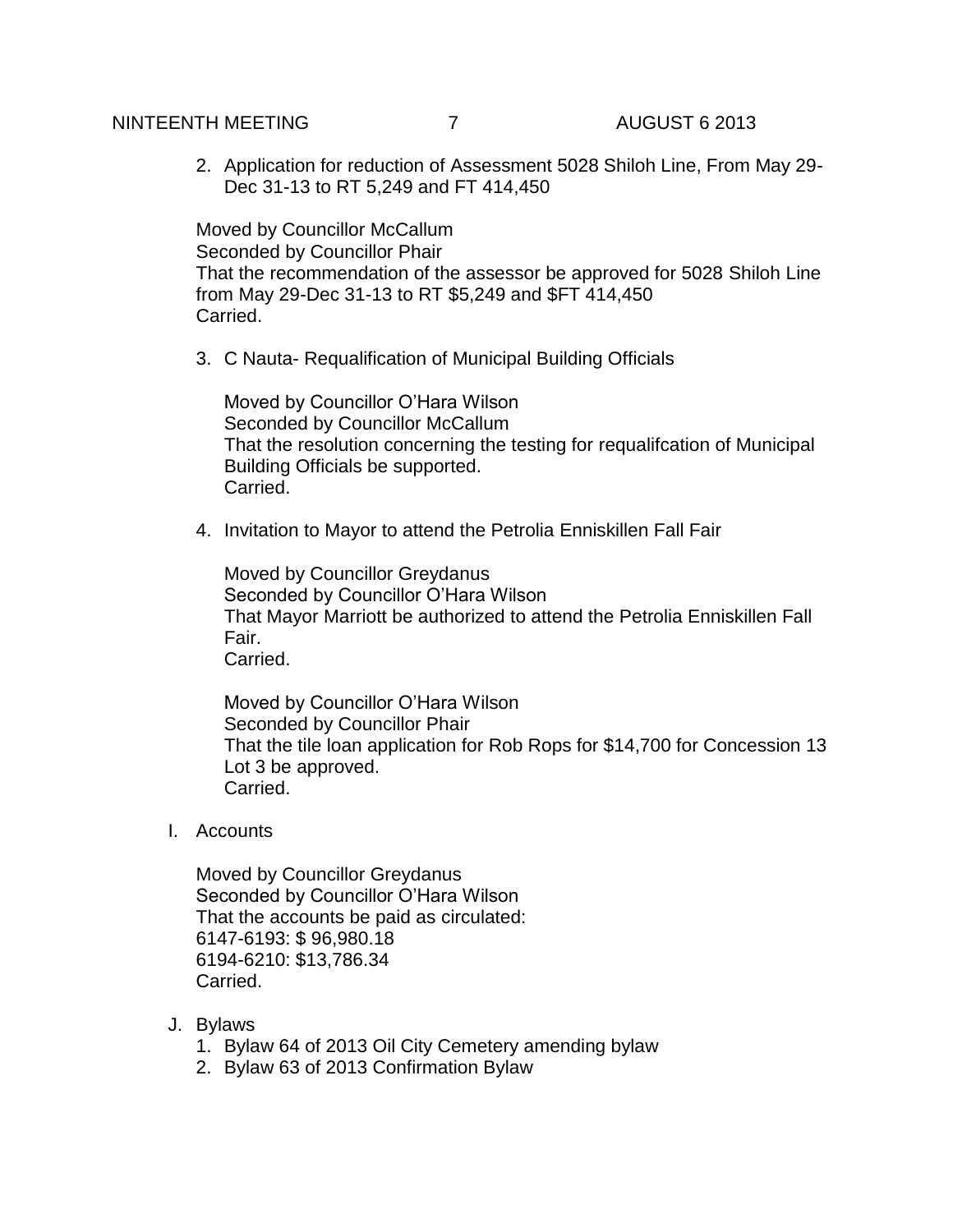# NINTEENTH MEETING  $\begin{array}{ccc} 8 & 8 & 4 \end{array}$  AUGUST 6 2013

3. Bylaw 66 o 2013 A bylaw to authorize a building agreement with Carl Gray.

Moved by Councillor Greydanus Seconded by Councillor O'Hara Wilson That first and second reading be given to Bylaw 63, 64 and 66 of 2013. Carried.

Moved by Councillor McCallum Seconded by Councillor Phair That third and final reading be given to Bylaw 63, 64 and 66 of 2013. Carried.

### K. Other Business

1. Memo Council sale of Shiloh Centre

Mayor Marriott declared a conflict of interest concerning the sale of the property as he had expressed an interest in purchasing the property. John Phair chaired the meeting.

A discussion took place concerning the selection of auctioneers to proceed with the sale of the Shiloh Centre.

Moved by Councillor Greydanus Seconded by Councillor McCallum That the proposal from Great West Auction be accepted for the sale of the Shiloh Center and that an agreement be signed. Carried.

A discussion took place in regards to the implications of the Brownfield regulations on the change in use of the property. Council was made aware that a minor variance would be required to permit the construction of a dwelling on the property due to the setback requirement for a livestock operation.

- 2. Arnold Syer- Inwood Fire service fees
- 3. Memo Council landfill dumpster operations
- 4. Memo 2013 BBQ Revenue and Expenditures
- 5. Memo Council Ontario Long Term Energy Plan Review
- 6. Memo Council Road Closure

The Clerk submitted a cost estimate to obtain a legal opinion on the environmental implications on the proposed road closure.